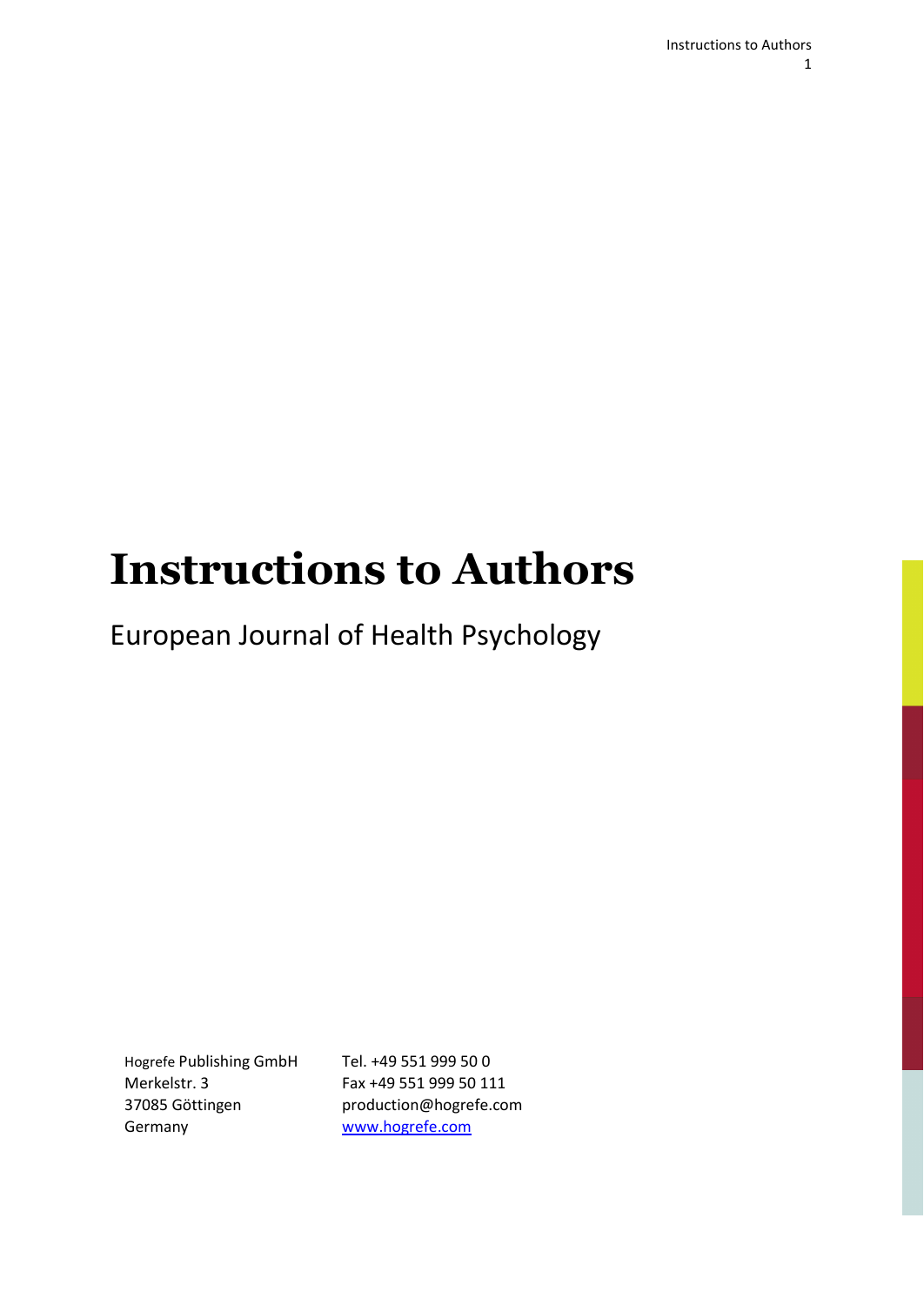The *European Journal of Health Psychology* strives to promote theory and practice in the analysis of psychological approaches to health and disease. The journal publishes high-quality empirical or experimental research, as well as sound practice-oriented articles, current methodological developments, and comprehensive critical reviews of the scientific literature.

## *European Journal of Health Psychology* **publishes the following types of articles**

Original Articles, Review Articles, Conceptual Articles, Brief Reports, and Commentaries.

# **Types and Length of Manuscripts**

**Original Articles.** Most of the articles published in the *European Journal of Health Psychology* are Original Articles. Original Articles present new data, new theory, new methods, or any combination of these. The *European Journal of Health Psychology* is interested in publishing sound observational / epidemiological studies, experimental and quasi-experimental studies, and state-of-the-art psychometric research on assessment instruments and methods with a high impact on research in health psychology. However, pure correlational studies without a clear theoretical foundation based on cross-sectional data derived from convenience sampling are seldom accepted.

Original Articles should not exceed 52,000 characters including abstract, text, references, notes, appendices, and figures and tables. It is recommended that observational studies are reported in accordance with "The Strengthening the Reporting of Observational Studies in Epidemiology" (STROBE) Statement. All reports on clinical trials submitted for publication should include a completed Consolidated Standards of Reporting Trials (CONSORT) flow chart. Please refer to the CONSORT statement website at [http://www.consort-statement.org](http://www.consort-statement.org/) for more information.

**Review Articles** concern meta-analytic, systematic or narrative reviews and interpretations of substantive issues in the general domain of Health Psychology. Review Articles should not exceed 80,000 characters including abstract, text, references, notes, appendices, and figures and tables. It is required that authors submitting meta-analyses and systematic reviews follow the appropriate reporting guidelines: Systematic reviews and meta-analyses of randomized trials and other evaluation studies should be reported in accordance with the Preferred Reporting Items for Systematic Reviews and Meta-Analyses (PRISMA), systematic reviews and meta-analyses of observational studies in accordance with meta-analysis of observational studies in epidemiology (MOOSE), e.g., see Stroup et al. (2000)<sup>[1](#page-1-0)</sup>. In the interest of academic transparency, authors of meta-analyses and systematic reviews submitted to the *European Journal of Health Psychology* are required to include a PRISMA statement [\(https://www.prisma-statement.org/\)](https://www.prisma-statement.org/) as a supplemental file for review (the final document will be included as ESM). In addition, authors of meta-analyses should include the information recommended by the APA's Meta-Analysis Reporting Methods (MARS), which can be found at <http://www.apastyle.org/manual/related/JARS-MARS.pdf>

**Conceptual Articles** are intended as a forum for conceptual pieces that initiate new lines of research and theory, or provide a coherent framework for existing theory and programs ofresearch. Conceptual Articles should aim to offer integrative theoretical formulations concerning work in any area of health

<span id="page-1-0"></span><sup>1</sup> Stroup, D.F., Berlin, J.A., Morton, S.C., Olkin, I., Williamson, G.D., Rennie, D., Moher, D. Becker, B.J., Sipe, T.A., & Thacker, S.B. (2000). Meta-analysis of observational studies in epidemiology. A proposal for reporting. Meta-analysis Of Observational Studies in Epidemiology (MOOSE) Group. *Journal of the American Medical Association, 283*(15), 2008-2012. https://doi.org/10.1001/jama.283.15.2008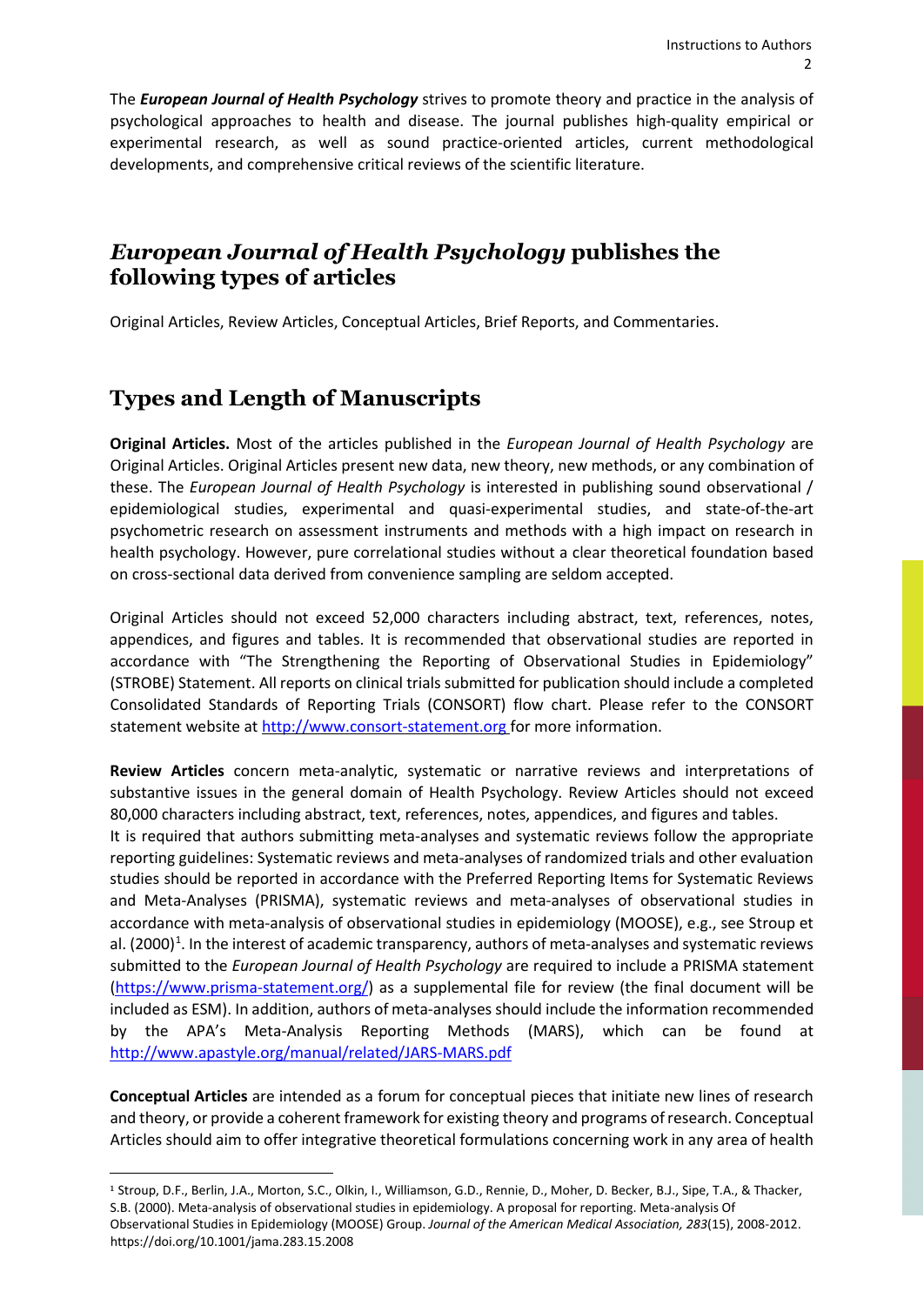psychology. They should not exceed 70,000 characters including abstract, text, references, notes, appendices, and figures and tables. The total number of characters also includes blank spaces.

**Brief Reports** present concise but complete accounts of new empirical findings of broad interest. The data presented is based on a strong rational. Again, correlational studies based on cross-sectional data derived from convenience sampling are unlikely to undergo peer review. Brief reports are limited to 20,000 charactersin total including abstract, text, references, notes, appendices, as well as figures and tables. The total number of characters also includes blank spaces.

**Commentaries** criticize and/or supplement articles previously published in the *European Journal of Health Psychology*. They are limited to 8,000 characters. The total number of characters also includes blank spaces.

Please note that Electronic Supplementary Material (ESM) is not included in the character count.

## **Manuscript Submission**

Manuscripts of Original Articles, Review Articles, Conceptual Articles, and Brief Reports, including Electronic Supplementary Material (ESM), should be submitted online at

#### <http://www.editorialmanager.com/zgp>

Submit Commentaries and Book Reviews via email to the journal's Editorial Assistant, Lisa-Marie Maukel (E-mail [ejhp@uni-trier.de,](mailto:ejhp@uni-trier.de) Tel. +49 651 201-3346).

Only papers that have not previously appeared in or are currently under consideration by another publication can be considered for publication. Please do not submit printed copies of your manuscript. Manuscripts are subject to masked peer review and may be returned to authors for revision. The Editor-in-Chief and the Associate Editors are responsible for the journal's editorial section.

Should you have any editorial/content questions, please contact the Editorial Assistant, Lisa-Marie Maukel (E-mail [ejhp@uni-trier.de,](mailto:ejhp@uni-trier.de) Tel. +49 651 201-3346). Please direct any technical queries regarding the submission through Editorial Manager to [production@hogrefe.com.](mailto:production@hogrefe.com)

## **Cover Letter**

The authors must include a cover letter with the manuscript submission. The cover letter should concisely summarize the findings of the study, clarify the study's novelty and the importance to the readership of the journal. The cover letter must indicate that the manuscript has not been published previously and that it is not under consideration for publication elsewhere. The relationship of the submitted manuscript to any other published or submitted papers reporting the same or overlapping data needs to be explained. It should be stated that all authors agree with the content of the manuscript.

## **Manuscript Format**

Manuscripts should be prepared according to the *Publication Manual of the American Psychological Association* (7th ed.). Authors should follow the guidelines of the APA Manual regarding style and nomenclature. In particular, statistical and mathematical copy, as well as references and their text citations, should conform to the Publication Manual. In the reference list make sure to provide the DOIs (Digital Object Identifier) of the cited journal articles. It is recommended that authors who are not native speakers of English have their papers checked and corrected by a native-speaker colleague before submission. Standard US American spelling and punctuation as given in *Webster's New*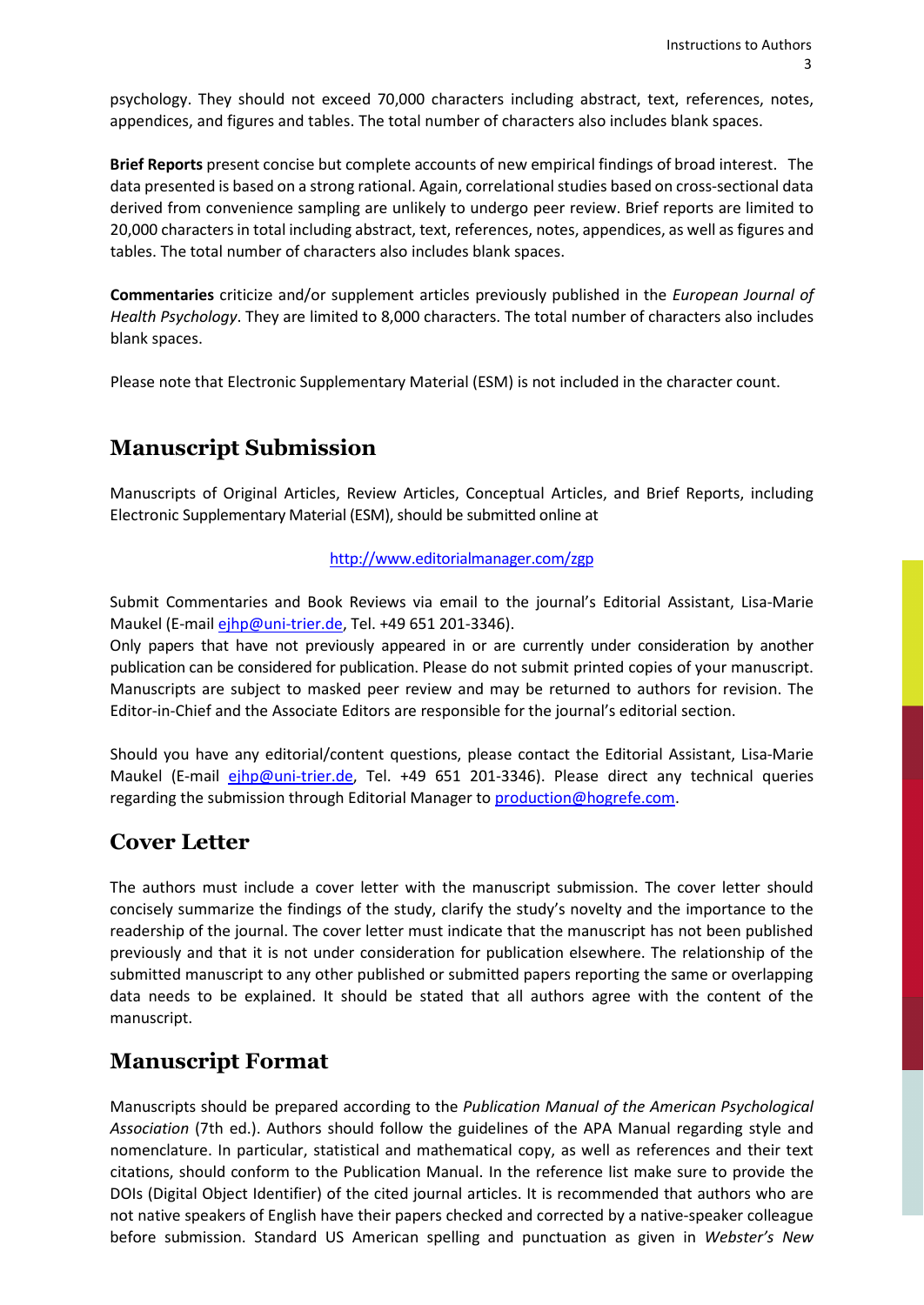*Collegiate Dictionary* should be followed. For further instructions please watch the APA Online Tutorial for Compulsory Reference Style on the journal's web page at [http://www.hgf.io/ejhp.](http://www.hgf.io/ejhp)

To ensure anonymous peer review, remove all potentially identifying information from the manuscript, replacing names and any indication of the university where a study was conducted by neutral placeholders. Only the title page and cover letter may contain personal information.

The **Title Page** of each paper should include, in the following order: title of the article; author name(s) preceded by first names, but without academic titles; name of the institute or clinic (if there is more than one author or institution, affiliations should be indicated using superscript Arabic numerals); an address for correspondence (including the name of the corresponding author); and the author note with acknowledgments, disclosures, and funding sources. A template for the title page is available on the journal's website at [http://www.hgf.io/ejhp.](http://www.hgf.io/ejhp)

For Original Articles, Review Articles, and Brief Reports a structured **Abstract** is required (maximum length 250 words). This should be divided into the sections Background, Aims, Method, Results, Limitations, Conclusion. Conceptual Articles must also include an Abstract, but no structuring. A maximum of 5 keywords should be given after the abstract.

The Methods section of Original Articles and Brief Reports must include an **Ethics Statement** that the research has received permission (or formal review and exemption) from a stated Research Ethics Committee (REC) or Institutional Review Board (IRB). The specific name of the committee or board and/or the approval number/ID should be included. The committee's or board's name should be blinded for review. Please see also the section "Publication Ethics".

**Figures and tables**should be numbered using Arabic numerals. Each table and figure must be cited in the text and should be accompanied by a legend. Please submit tables and figures via Editorial Manager as separate files. Figures must be supplied in a form suitable for reproduction: preferably high-resolution bitmaps (e.g., tif or jpg, 300 dpi) or as vector graphics files. Figures will normally be reproduced in black and white only. While it is possible to reproduce color illustrations, authors are reminded that they will be invoiced for the extra costs involved.

**Important**: An allowance for any tables and figures should be included in the totals depending on their size. A typical table or figure takes up a quarter, half, or full page. Each quarter page in the manuscript equals about 200 words per quarter print page.

#### **Publication Ethics**

Authors are reminded that the *European Journal of Health Psychology* adheres to the ethics standards ofscientific publication described in the "Ethical principles of psychologists and code of conduct" (APA, [https://www.apa.org/ethics/code/index\)](https://www.apa.org/ethics/code/index). The journal generally conforms to the "Uniform Requirements for Manuscripts" of the International Committee of Medical Journal Editors [\(ICJME,](http://www.icmje.org/urm_main.html) [http://www.icmje.org/recommendations/\)](http://www.icmje.org/recommendations/). The journal and its editors adhere to, and expect its authors to adhere to, the Committee on Publication Ethics [\(COPE\)](http://www.publicationethics.org/resources/code-conduct) standards [\(http://publicationethics.org\)](http://publicationethics.org/).

Authors must ensure that all research meets these ethical guidelines and affirm that the research has received permission from a stated Research Ethics Committee (REC) or Institutional Review Board (IRB), including adherence to the legal requirements of the study country.

## **Open Data and Electronic Supplementary Material (ESM)**

Authors may submit study data, analysis scripts, and other study materials for manuscripts that involve new data as Electronic Supplementary Materials (ESM). In general, ESM may include relevant items that cannot be reproduced in printed form and may consist of material used to carry out the research (data sets, participant instructions, audiovisual stimuli, video fottage of the experimental setup) or additional items that are not essential for inclusion in the full text but would nevertheless benefit the reader. ESM files will be published online as received from the author(s) without any conversion,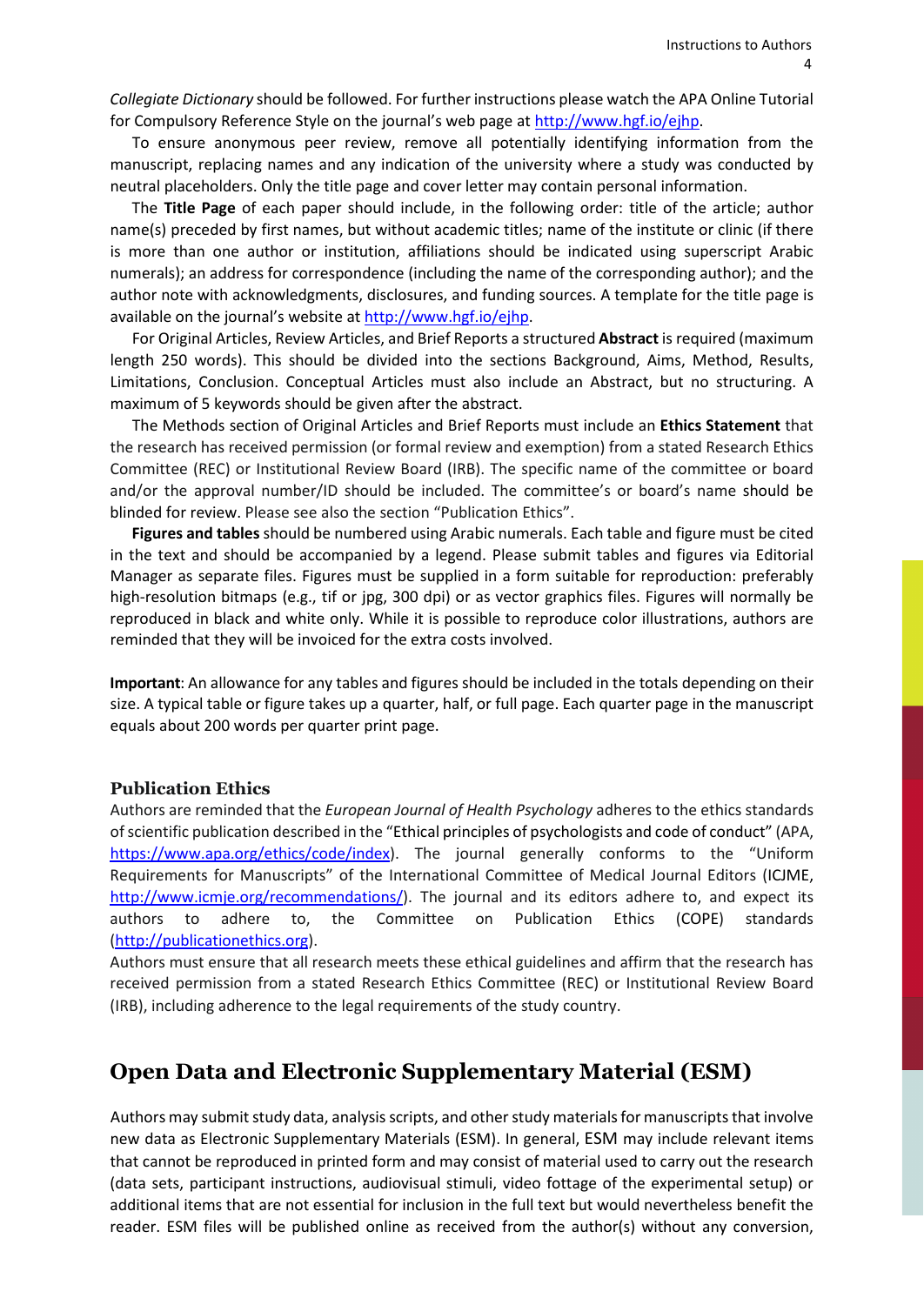testing, or reformatting. They will not be checked for typographical errors or functionality. The responsibility for the content and functionality remains entirely with the author(s).

Hogrefe Publishing does not provide technical support for the creation or viewing of the supplementary files. If necessary, authors should seek the assistance of their local IT department. Like the manuscript, ESM should be original and not previously published. If previously published, it must be submitted with the necessary permissions. Note that the ESM files, just like the article itself, are permanent records and may not be altered once they have been published online.

Please ensure that any ESM submitted with the article is in compliance with the EU General Data Protection Regulation (GDPR).

#### **Submission of ESM**

ESM files will be subjected to peer review along with the article itself. The number of ESM files you submit should be limited to 10. The file size should be kept as small as possible, not exceeding 10 MB in total. All file formats are accepted with the exception of executable files (e.g., .exe, .com, or .msi). Commonly used file formats that are accessible by most readers are preferred. Following the online instructions, submit the ESM files in a single zip file separate from the other files that are part of your submission.

#### **Citation in Manuscript**

All ESM files must be referred to with in-text citations (as for tables, figures, and appendices) and should be numbered in the order in which they are cited in the text. Follow the example:

For more information, listen to the audio file in Electronic Supplementary Material 1. or: (listen to the audio file in Electronic Supplementary Material 1) or: (the audio file is provided in Electronic Supplementary Material 1)

If appropriate, you may combine several ESM elements into a single file. For example:

See Tables 1–3 in Electronic Supplementary Material 1.

Include a section headed "Electronic Supplementary Material" at the end of your article before the reference section. List all files in the order in which they are cited in the text. Provide a title for each ESM file along with the file name. Optionally, you may also provide a short description for each file (max. 20 words). Follow the example:

*ESM 1.* Audio file (.mp3). (= title and file name) This audio file contains utterances of the study participants. (= description of file)

*ESM 1.* Tables 1–3 (.xlsx). (= title and file name) The tables show additional *p*-values, weather variables, and demographic characteristics. (= description of file)

Make sure that the file names listed here match the names of the submitted files. Please note that only the title and the description will appear in the article; the file name will not. It is for reference purposes only.

#### **Proofs**

PDF proofs will be sent to the corresponding author. Changes of content or stylistic changes may only be made in exceptional cases in the proofs. Corrections that exceed 5% of the typesetting costs may be invoiced to the authors.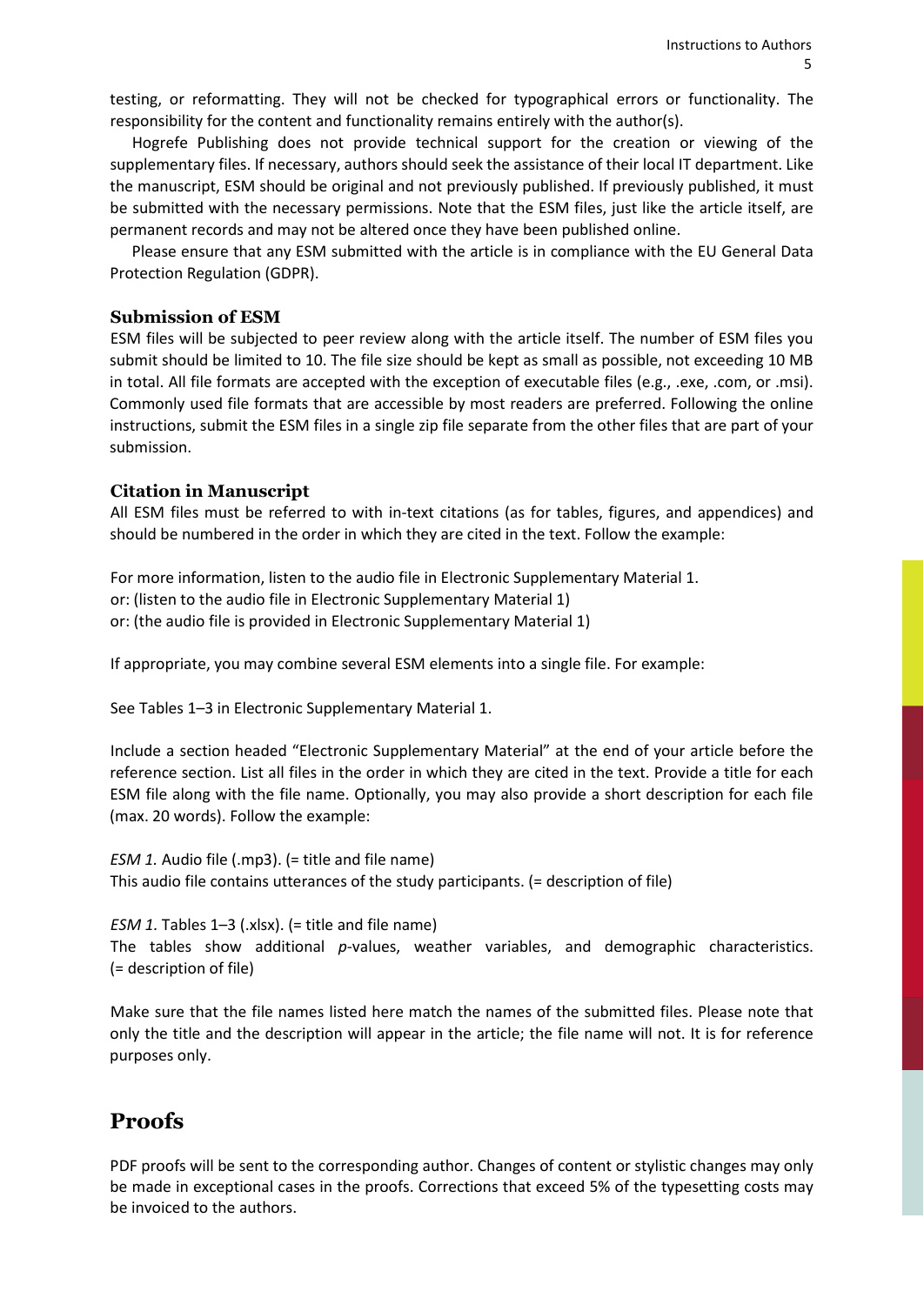# **Offprints**

The corresponding author of each accepted paper will receive free online access to the published version of the paper when it isfirst released online. The author may download the PDF of the published version of record. It is provided for the author's personal use, including forsharing with coauthors (see also ''Guidelines on sharing and use of articles in Hogrefe journals'' on the journal's web page at [http://www.hgf.io/ejhp\)](http://www.hgf.io/ejhp).

# **Copyright Agreement**

By submitting an article, the author confirms and guarantees on behalf of themselves and any coauthors that the manuscript has not been submitted or published elsewhere, and that they hold all copyright in and titlesto the submitted contribution, including any figures, photographs, line drawings, plans, maps, sketches, tables, and electronic supplementary material, and that the article and its contents do not infringe in any way on the rights of third parties. The author indemnifies and holds harmless the publisher from any third-party claims. ESM will be published online as received from the author(s) without any conversion, testing, or reformatting. They will not be checked for typographical errors or functionality.

The author agrees, upon acceptance of the article for publication, to transfer to the publisher the exclusive right to reproduce and distribute the article and its contents, both physically and in nonphysical, electronic, or other form, in the journal to which it has been submitted and in other independent publications, with no limitations on the number of copies or on the form or the extent of distribution. These rights are transferred for the duration of copyright as defined by international law. Furthermore, the author transfers to the publisher the following exclusive rights to the article and its contents:

- 1. The rights to produce advance copies, reprints, or offprints of the article, in full or in part, to undertake or allow translations into other languages, to distribute other forms or modified versions of the article, and to produce and distribute summaries or abstracts.
- 2. The rights to microfilm and microfiche editions or similar, to the use of the article and its contents in videotext, teletext, and similar systems, to recordings or reproduction using other media, digital or analog, including electronic, magnetic, and optical media, and in multimedia form, as well as for public broadcasting in radio, television, or other forms of broadcast.
- 3. The rights to store the article and its content in machine-readable or electronic form on all media (such as computer disks, compact disks, magnetic tape), to store the article and its contents in online databases belonging to the publisher or third parties for viewing or downloading by third parties, and to present or reproduce the article or its contents on visual display screens, monitors, and similar devices, either directly or via data transmission.
- 4. The rights to reproduce and distribute the article and its contents by all other means, including photo-mechanical and similar processes (such as photocopying or facsimile), and as part of socalled document delivery services.
- 5. The right to transfer any or all rights mentioned in this agreement, as well as rights retained by the relevant copyright clearing centers, including royalty rights to third parties.

# **Hogrefe OpenMind**

Information about the open access publishing program Hogrefe OpenMind, including the article processing fee and the available Creative Commons licenses, are given at OpenMind [\(hogrefe.com\).](https://www.hogrefe.com/us/service/for-journal-authors/openmind)